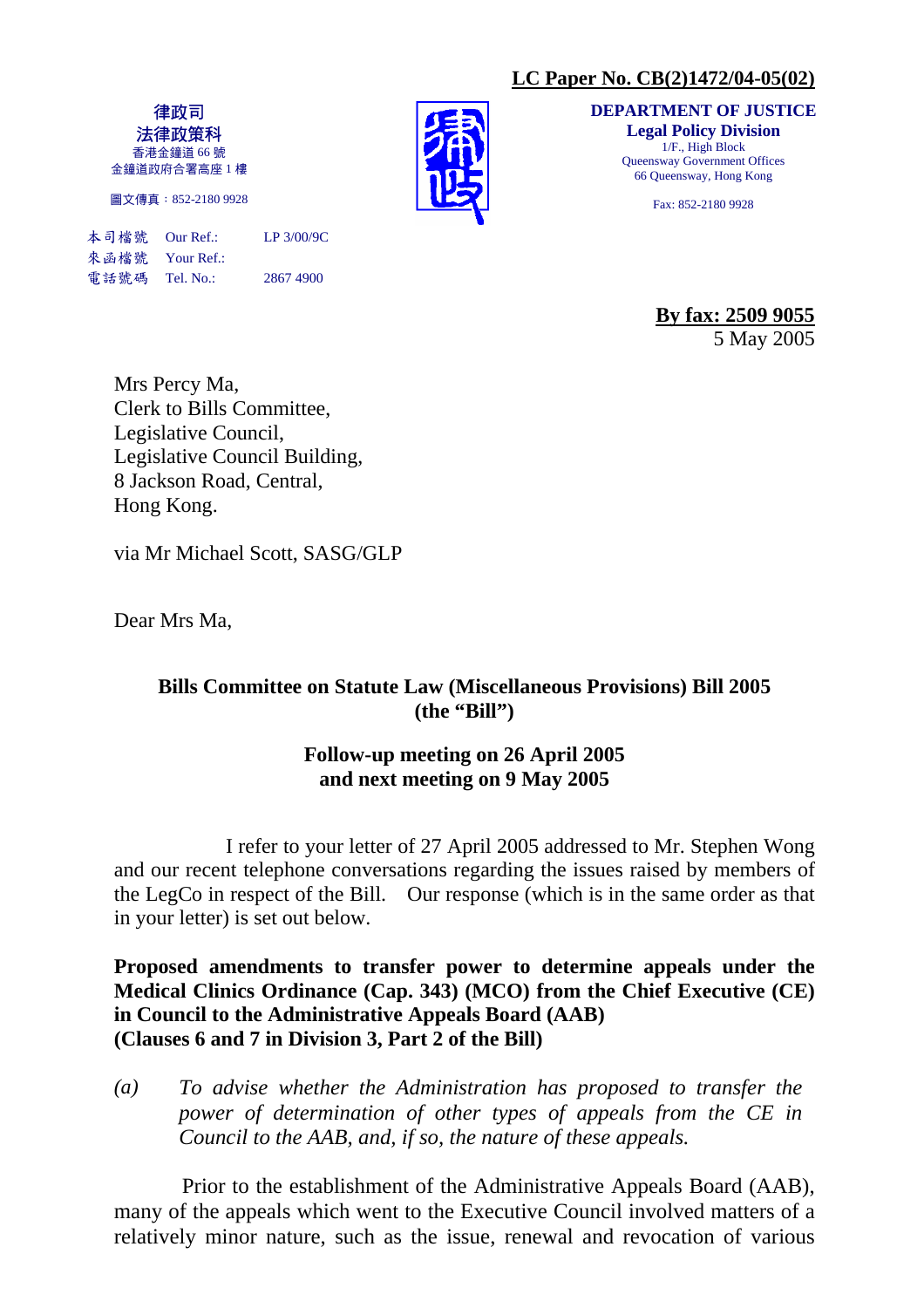minor licences. It was decided to establish the AAB in 1994 and transfer to it appeals of a general and minor nature, whereas appeals which might have important policy and political implications would continue to be dealt with by the Executive Council. At the time of establishment of the AAB, appeals under 25 ordinances were transferred to the AAB.

 The appeals under the Medical Clinics Ordinance (Cap.343) are relatively minor and administrative in nature. It is the only appeal of such nature proposed to be transferred from the CE-in-Council to the AAB in the current legislative session.

#### **Proposed amendments to enhance the powers and operational efficiency of the Legal Aid Services Council (LASC) (Clause 29 in Division 2, Part 3 of the Bill)**

*(b) To explain the grounds for introducing the proposed new section 12(1) of the Legal Aid Services Council Ordinance (Cap. 489)* 

The Bills Committee requested the Administration to explain the grounds for introducing the proposed new section 12(1) of the LASC Ordinance (Cap. 489).

 At present, section 12(1) of the LASC Ordinance provides that the LASC shall submit an annual report within 6 months of the end of each year to the Chief Executive. The proposed amendment seeks to extend the time of submission to nine months and to provide the Chief Executive with the power to extend the deadline.

 As the financial year of the LASC ends on 31 March, under the existing provisions it has to submit the annual report to the Chief Executive by the end September of the year. Before the deadline, the LASC Secretariat will need to draft the annual report, and the LASC will review the initial and subsequent drafts. The final version will then be translated, vetted, type-set and proofread before being sent to print. With the increasing workload since its establishment in 1996, the LASC Secretariat finds it operationally difficult to complete the required work in time to meet the statutory deadline, in view also of the intervening summer holiday.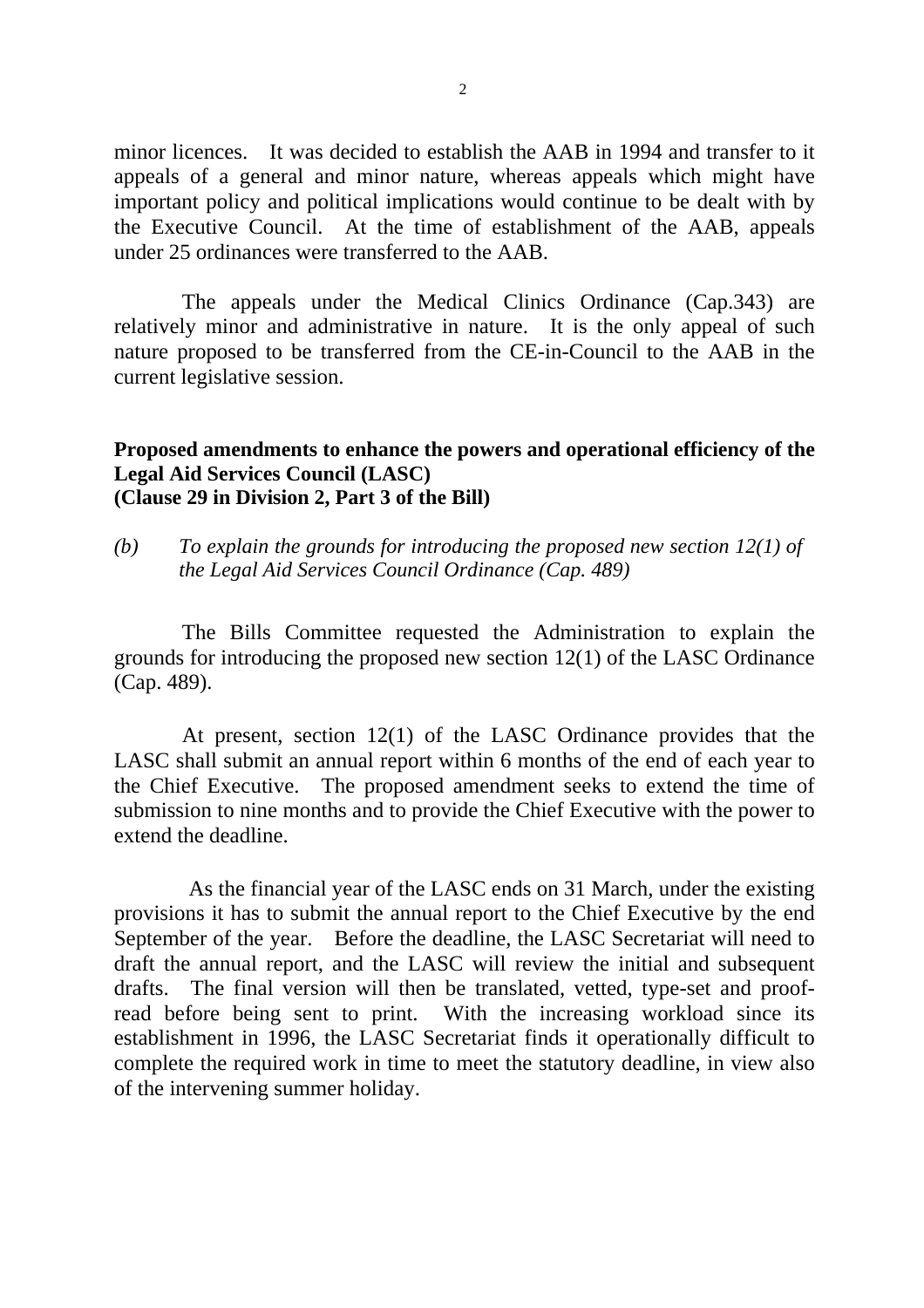To ensure the quality of the annual report, which is an important means for the Chief Executive, the LegCo, the Administration and the public to monitor the work of the LASC, we consider it necessary to ensure that the LASC has sufficient time and flexibility to prepare an annual report of the required quality, bearing in mind that all the members serve on the LASC on a non-remunerated and part-time basis. The Bills Committee may wish to note that it is not uncommon to allow 9 months for statutory bodies to submit their annual reports and to provide the executive with a power to extend the deadline if necessary. A list of such statutory bodies is attached at **Annex 1**.

 The Administration has briefed the LegCo Panel on Administration of Justice and Legal Services on the proposed amendment in June 2001 and March 2003.

### **Proposed amendments to the Prevention of Bribery Ordinance (Cap. 201) (POBO) to prohibit a person who is required to surrender his travel document from leaving Hong Kong (Clauses 35 and 36 in Division 7, Part 3 of the Bill)**

*(c) To review the drafting of sections 17A(4) and 17A(5) of POBO, e.g. to delete the word "thereupon" or to substitute the word "thereupon" in section 17A(4) of POBO with "by reason thereof". As members have pointed out, the word "thereupon", which also appears in section 17A(5), seems to limit the carrying out of an arrest under section 17A(4) to that specific point in time when the person fails to comply with the notice under section 17A(1). After that point in time, the person could no longer be arrested.* 

 We agree that the word "thereupon" is subject to slightly different interpretations. To avoid any possible confusion, we propose to remove the word "thereupon" and " $\mathbb{R} \llbracket \cdot \right\}$ " from s.17A(4) of POBO.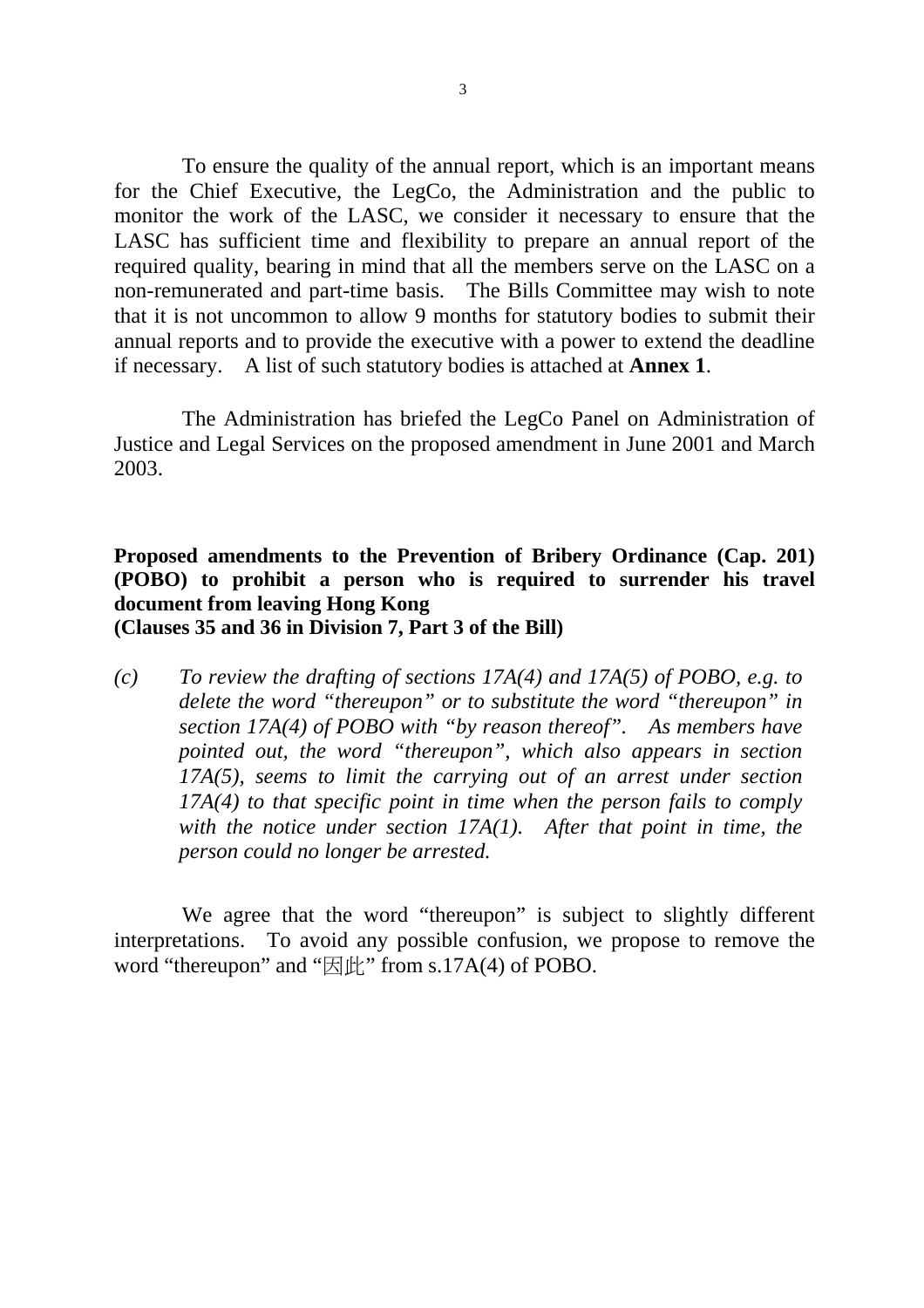*(d) To advise whether the arrangements for surrender and return of travel documents under sections 17A and 17B are in line with those applicable to other enforcement agencies. As pointed out by the legal adviser to the Panel on Administration of Justice and Legal Services at the meeting on 14 December 2004, a provision similar to section 17A(1) of POBO also exists in the Dangerous Drugs Ordinance.* 

 The Administration has identified similar arrangements for surrender and return of travel documents in the Dangerous Drugs Ordinance. Research on this subject should not be related to nor should it delay the current proposal to amend the POBO.

*(e) To provide a sample of the written notice (bilingual versions) issued by a magistrate under section 17A(1) of POBO.* 

A sample of the s. 17A(1) notice is at **Annex 2** for reference.

### **Proposal to remove a discrepancy in meaning between the English and Chinese texts of section 4(28) of the Summary Offences Ordinance (Cap. 228) (Clause 189 in Division 2, Part 6 of the Bill)**

*(f) To provide information on another court case referred by the Administration which had also commented on the conflict between the English and Chinese texts of section 4(28).* 

 The offence under section 4(28) of the Summary Offences Ordinance (Cap. 228) was also considered by the Court of Appeal in HKSAR v. Yeung May Wan & Others [2004] 3 HKLRD 797. There was no direct comment on the conflict between the English and the Chinese texts of that section. However, the case is an example of the use of the English text as reflecting the legislative intent of that section subsequently to the judgment of the Court of First Instance in HKSAR v. Lau San Ching & Others [2003] 2 HKC 378 referred to in part (j) of the our letter on 19 April 2005.

With best regards,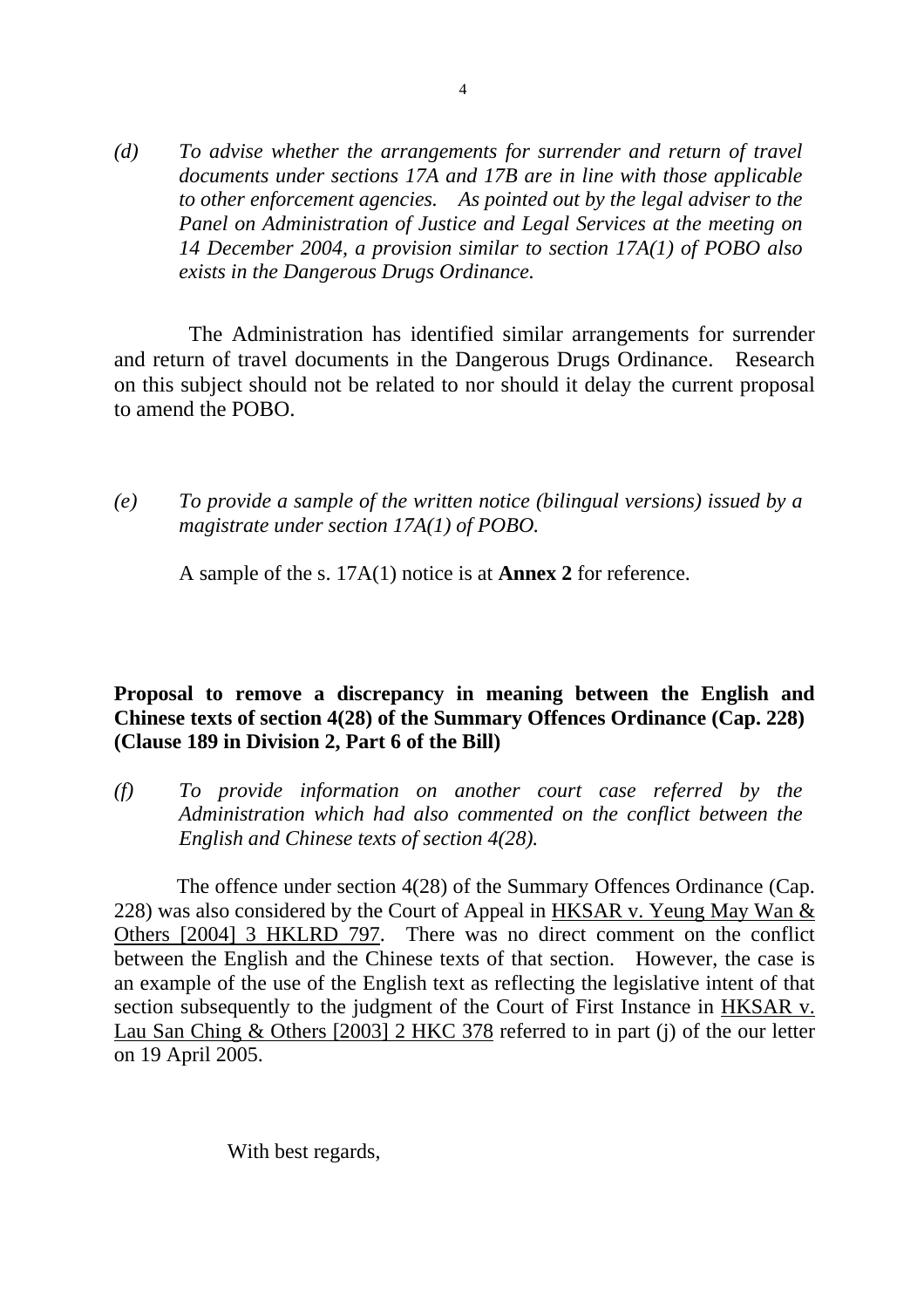Yours sincerely,

(Ms Stella Chan) Government Counsel General Legal Policy/Legal Policy Division

#316530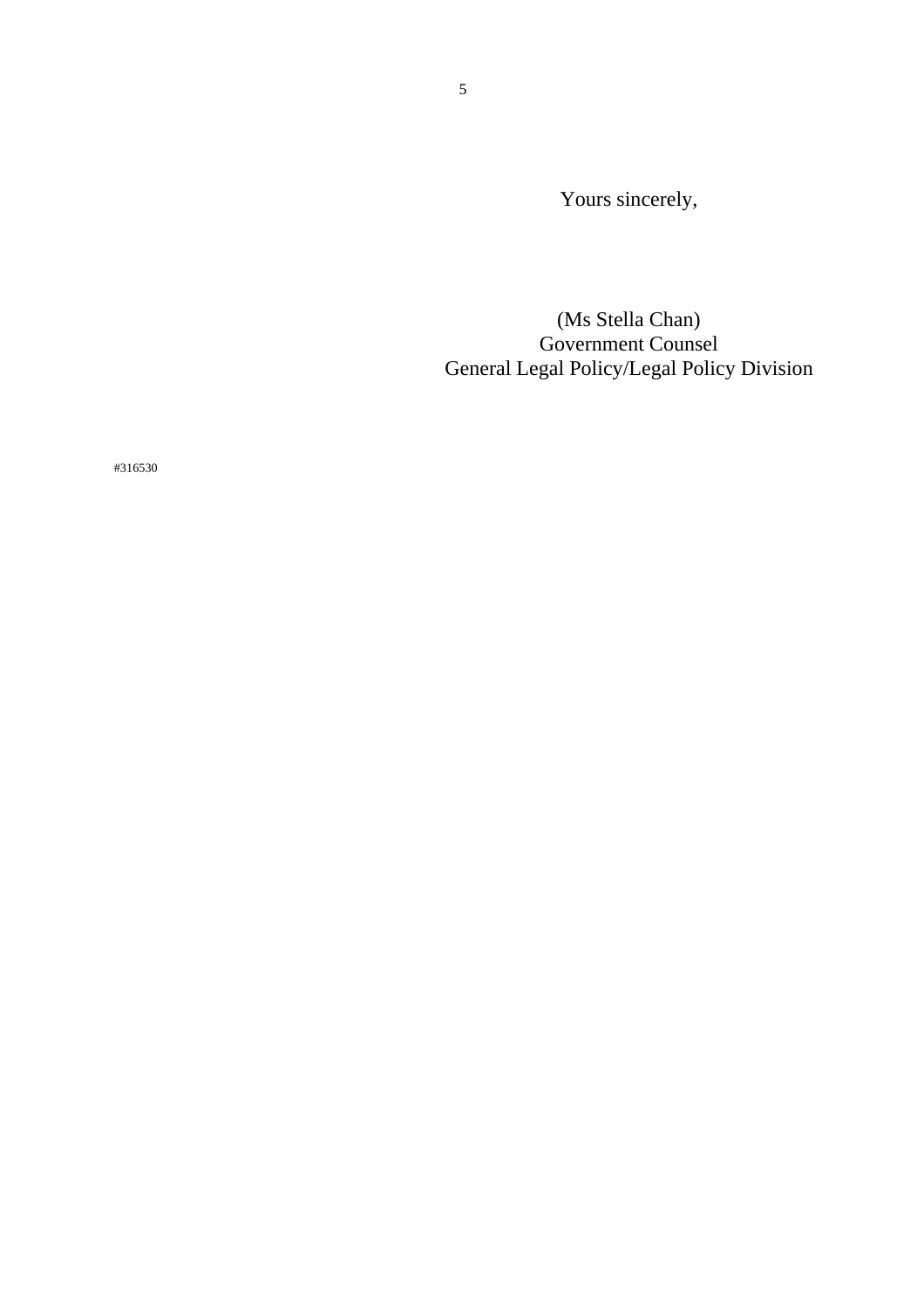# **Annex 1**

# **Time Limit For Submission Of Annual Reports by Statutory Bodies**

| <b>Relevant</b><br><b>Legislation</b> | <b>Name of Statutory Body</b>                           | <b>Submission Deadline</b>                                                                                                                                                                                                                                                                                                                             |  |  |
|---------------------------------------|---------------------------------------------------------|--------------------------------------------------------------------------------------------------------------------------------------------------------------------------------------------------------------------------------------------------------------------------------------------------------------------------------------------------------|--|--|
| S 16, Cap. 216                        | <b>Consumer Council</b>                                 | within 3 months after the receipt by it<br>of the auditor's report in respect of its<br>accounts for a financial year, or<br>within such further period as the<br>Financial Secretary may allow                                                                                                                                                        |  |  |
| S 15, Cap. 283                        | Hong Kong Housing Authority                             | as soon as possible after the end of<br>each financial yearshall lay a copy<br>of every such annual report on the<br>table of the Legislative Council not<br>later than 31 December next<br>following the financial year to which<br>the annual report relates or before<br>such later date as the Chief Executive<br>may allow (i.e. <b>9 months)</b> |  |  |
| S 15, Cap. 365                        | Employees' Compensation<br><b>Assistance Fund Board</b> | not later than <b>9 months</b> , or such<br>longer period as the Chief Executive<br>may determine, after the end of each<br>financial year                                                                                                                                                                                                             |  |  |
| S 12, Cap. 398                        | Occupational Safety and Health<br>Council               | not later than <b>9 months</b> , or such<br>longer time as the Chief Executive<br>may determine, after the close of each<br>financial year                                                                                                                                                                                                             |  |  |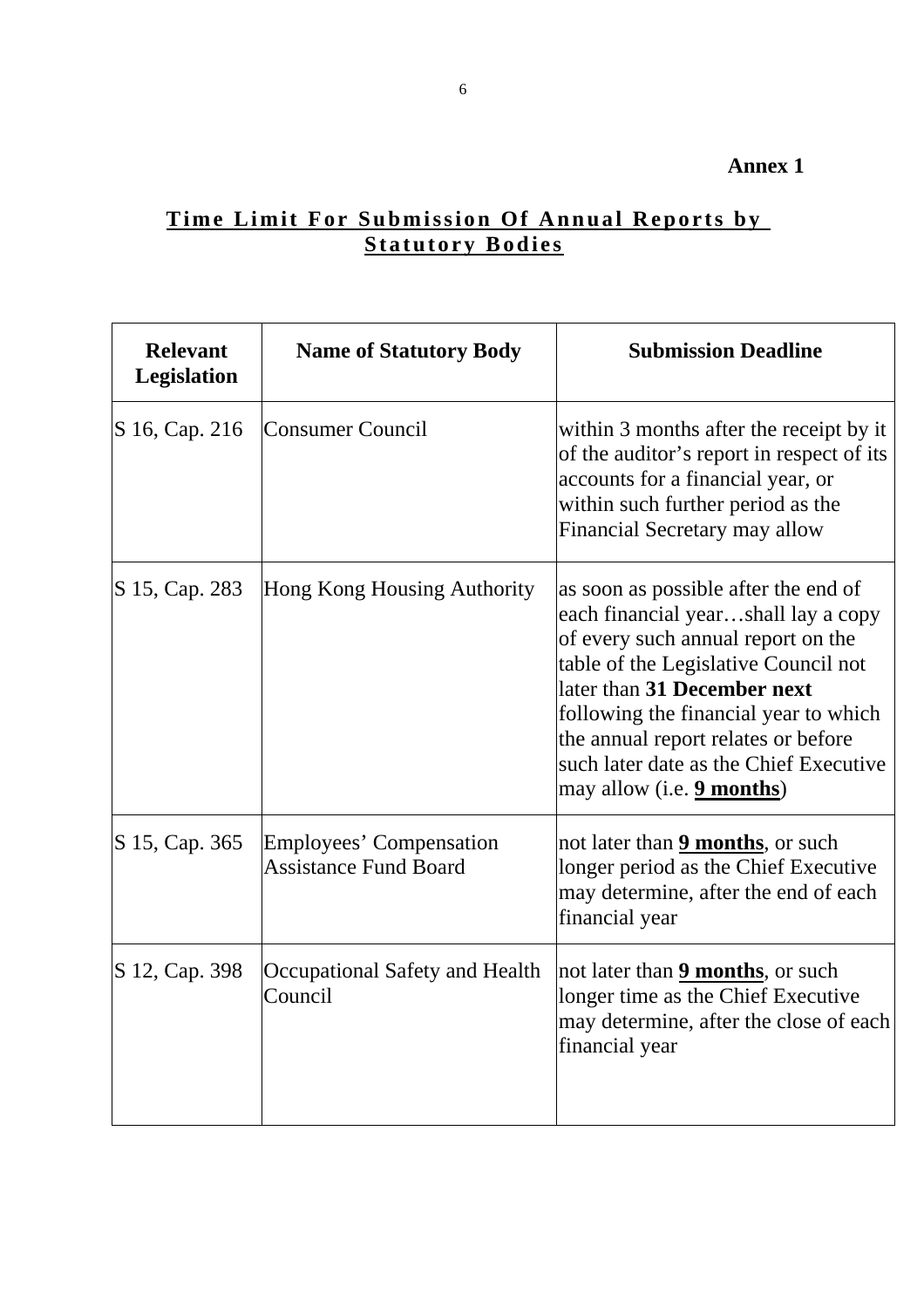|  |  |  | S 25, Cap. 1114 Hong Kong Trade Development<br>Council | as soon as possible after the end of<br>each financial year, but not later than<br>6 months after the end of each<br>financial year or such longer period as<br>the Chief Executive may as to any<br>particular year allow                                                  |
|--|--|--|--------------------------------------------------------|-----------------------------------------------------------------------------------------------------------------------------------------------------------------------------------------------------------------------------------------------------------------------------|
|  |  |  |                                                        | S 19, Cap. 1116 Hong Kong Productivity Council as soon as possible after the end of<br>each financial year, but not later than<br>6 months after the end of each<br>financial year or such longer period as<br>the Chief Executive may as to any<br>particularly year allow |
|  |  |  | S 19, Cap. 1130   Vocational Training Council          | within the period of 7 months, or such<br>longer period as the Chief Executive<br>may determine                                                                                                                                                                             |